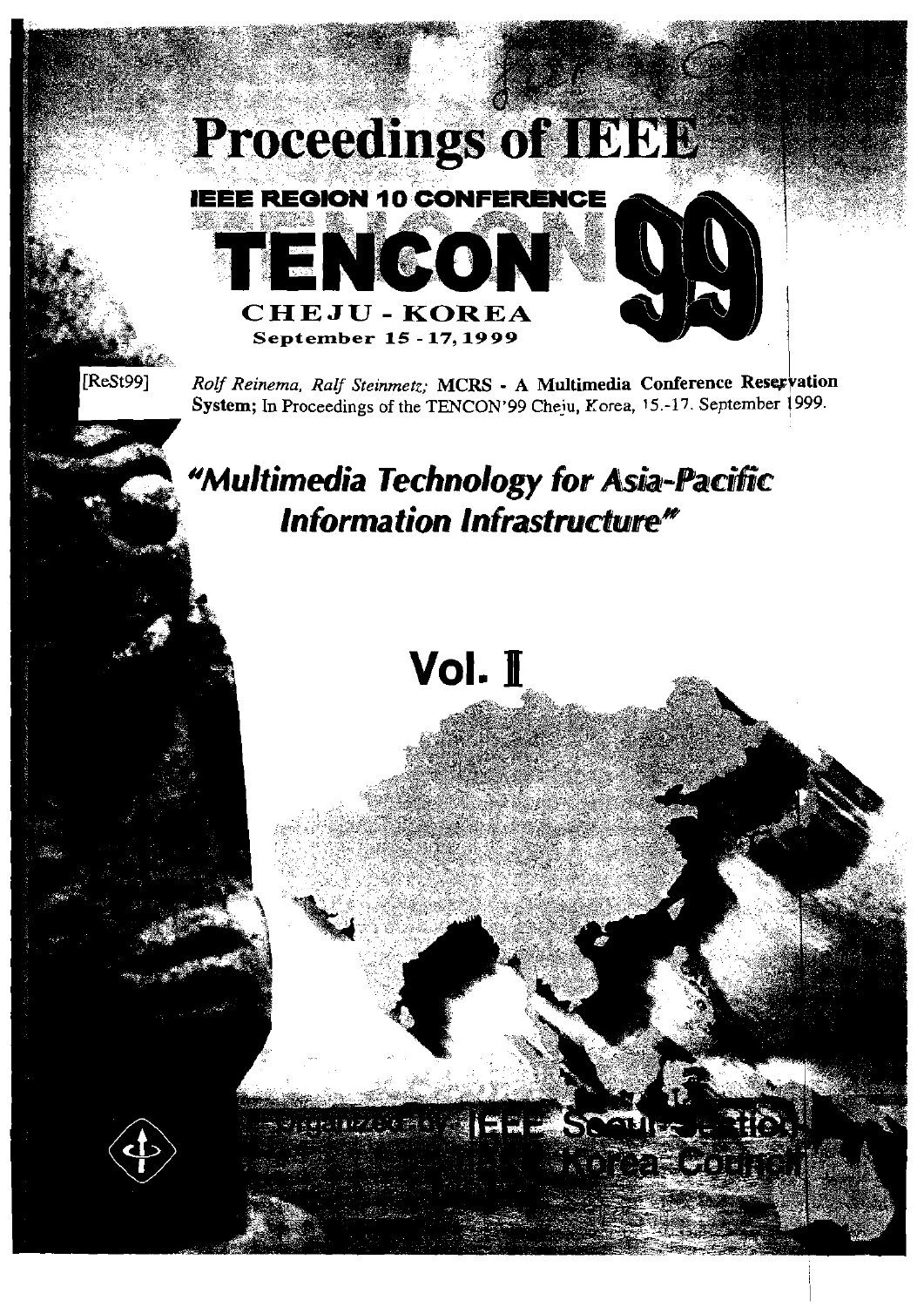# **MCRS** - **A Multimedia Conference Reservation System Rolf Reinema\*, Ralf Steinmetz\*\***

**GMD** - **German National Research Center for Information Technology**  \* **GMD-TKT, Rheinstrasse 75, D-64295 Darmstadt, Germany**  \*\* **GMD-IPSI, Dolivostrasse 15, D-64293 Darmstadt, Germany E-mail:** {rolf.reinema | ralf.steinmetz} @gmd.de

While modern multimedia communication technology **provides rnany imponant features. easy usage and conrrol** media of this technology by the end user is currently still a big **Reservation of the necessary resources** to support problem. This paper presents a new approach to high quality audio/visual communication problem. This paper presents a new approach to *multimedia conference reservation*, which *integrates* conference scheduling and the reservation of resources

## **I. INTRODUCTION**

Multimedia conferencing is a powerful technology, which enables people to collaborate in ways never before possible. But administrating the necessary infrastructure, setting up and scheduling conferences as well as controlling them can be very difficult, time consuming, and costly [I].

This paper presents an enhanced approach to multimedia conference reservation, which integrates conference scheduling and the reservation of resources necessary to perform a multipoint multimedia conference. It provides a powerful extension in a way that allows even end-users to schedule, manage and control their multimedia conferences without any need for additional help (e. g. by an operator). This speeds up the scheduling process. allows spontaneous and ad-hoc collaboration and reduces the likelihood of scheduling errors. All ihe steps required to setup the necessary communication infrastructure are automated in a way that multimedia collaboration between distributed users and groups of users is just a mouse-click away.

## **11. REQWREMENTS**

The requirements for our system were partly gathered in a User community within the German government by interviews with the users and by analysis of the cooperative work processes found [2]. Within that user community bilateral communication (e. g. point-to-point multimedia conferencing, phone calls) as well as multilateral communication (e. g. face-to-face meetings, multipoint multimedia conferencing) takes place. Meetings include a certain amount of preparation (agreement of a certain date. time and location, distribution of the necessary documents, setting up the required multimedia conferencing infrastructure. i. e, reserving the necessary resources). Among athers support needs to be provided for:

- Scheduled conferences and ad-hoc conferences
- Scheduled conferences and ad-hoc conferences<br>• Pre-defined conferences (i. e. all necessary resources and tools are known in advance) as well **as** spontaneous ones (i. e. resources and tools are added when required)
- Setup of point-to-point as well as multipoint conferences
- Abstract<br>W<sup>1</sup> and the discussive the conference **and**<br>W<sup>1</sup> and the discussive the conference repository for storage and retrieval of relevant documents of different type and
	-
	- Reservation of the necessary resources to support cooperative document processing
- Conference reservation, management, and control 10 necessary to perform a multipoint multimedia conference.<br>be performed by end-users instead of highly skilled Operators.

A more detailed consideration of the users' requirements can be found in *[I].* As a general requirement. a multimedia conference reservation system should be characterized by adaptability, flexibility, scalability, and openness in Order to be integrated into an application domain. organizational information systems and business processes. For this purpose, it is indispensable that it is based on widespread and Open standards.

## **111. APPROACH**

Multimedia conferencing as basic means for synchronous communication was provided to the user community on the basis of H.320H.323 compliant systems. Multimedia conferencing systems based on the ITU-T H.320 standard [3] are the most widespread systems today. Due to the growth of bandwidth within Intranets as well as the Internet. multimedia conferencing systems based on the ITU-T H.323 standard [4] are also becoming rnore popular. In addition, in the given network infrastructure. only those systems could provide the audio and video quality the users asked for.

The compliance of the used multimedia conferencing systems with the international ITU-T standards H.320/H323 and T.120 ensured interoperability with multimedia conferencing systems from different vendors. This was an important design decision. allowing tbe developed system to be deployed in heterogeneous environments.

To provide multipoint communication, multimedia conferencing systems based on either the H.320 or the<br>H.323 standard require the usage of so called MCUs<br>(Multipoint Control Units) Additionally conferences H.323 standard require the usage of so called MC $\Psi$ s H.320/H.323 conferencing gateway. (Multipoint Control Units). Additionally, conferences between H.320 and H.323 based systems require an

Within the user community an MCU has been installed, able to handle a large number (a maximum of **24)** bf simultaneous conferences, each between several sites (a maximum of 48 within a single conference), allowing users to view four, seven, 10, 13. or even 16 participants simultaneously on the same screen during a conference.

Early usage experiences indicated the end-users' difficulty to successfully use multimedia conferences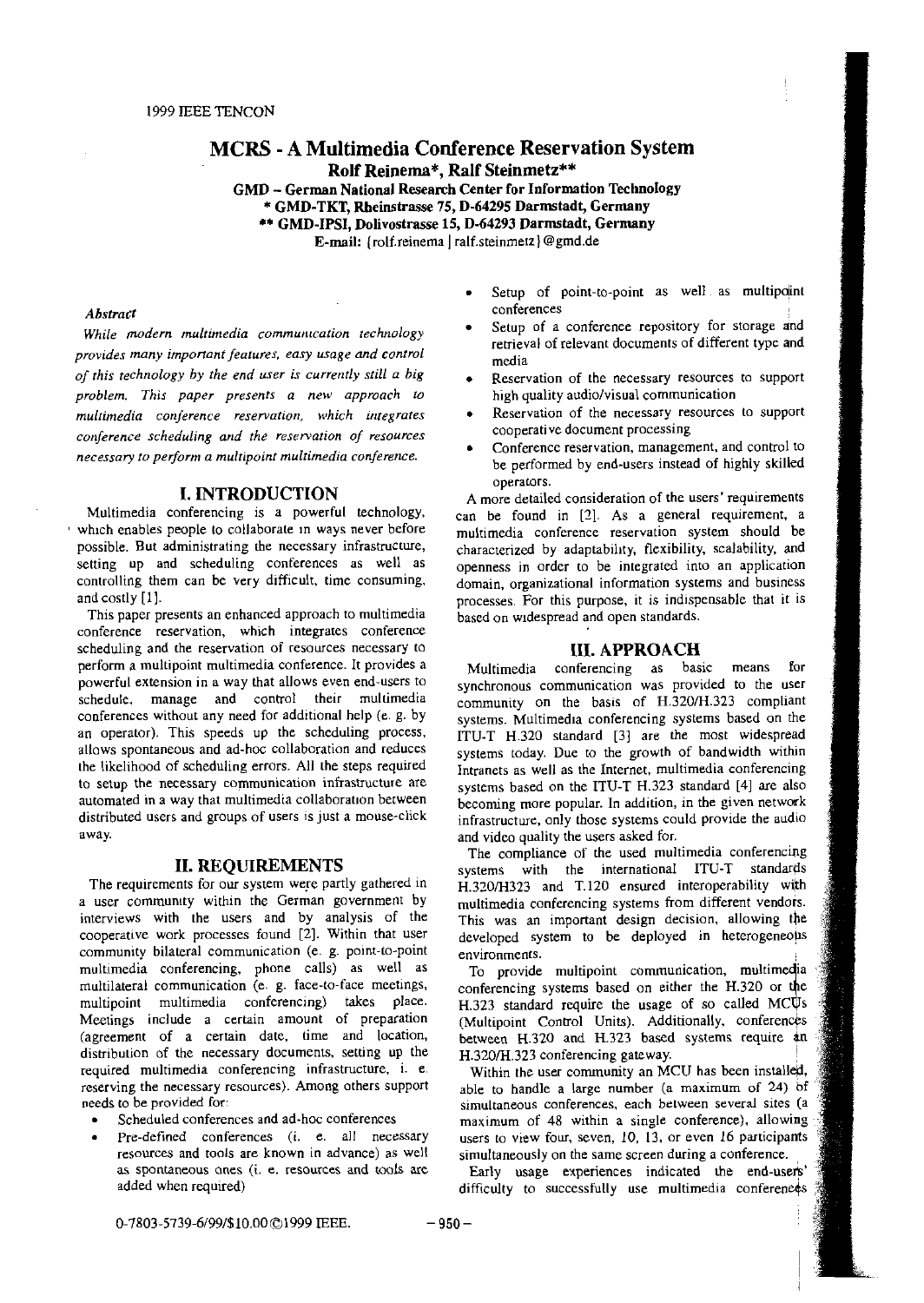within their daily work. Especially the lack of direct access to MCU scheduling and control severely restricted the usefulness of the system when faced with multi-party collaboration.

Today's MCUs as well as H.320/H.323 conferencing gateways lack a (standardized) API (Application Programmers Interface), but instead require a human operator for conference reservation, setup and control. Another problem is that it is almost impossible for users to setup ad-hoc conferences. When a user wants to have a multi-point conference with others he often has to ask an MCU operator to schedule it  $-$  often well in advance. This can be very time-consuming (it may take minutes to hours depending on the availability of the operator). Also, because of the way MCU-controlled conferences are typically set up, a multipoint multimedia conference cannot be resized dynamically in terms of time and

number of participants, i.e. once a conference is running, further participants cannot attend unless their participation was anticipated **of** reservation time.

These experiences led to the decision to provide the users with an easy to multimedia use conference reservation system. The developed Multimedia Conference Reservation System (MCRS) provides the following functionality:

- Advanced conference reservation as well as ondemand reservation and set up
- Conference administration (add, remove, change and display conferences)
- Resource reservation, including:
	- Conference Repositories  $\bullet$
	- Reservation of MCU resources (on H.320 as well as H.323 based MCUs)
	- Reservation of H.320/H.323 gateways (if required)
	- Reservation of multipoint application sharing servers (e.g. for joint viewing and editing of documents, if required)
- Detection of conflicts (e. g. unavailability of required resources)
- Confirmation for the convener and invitation of the selected participants

For spontaneous multimedia conferences, all the user typically needs to do, is to select the other user(s) with whom he wants to collaborate. The MCRS uses its knowledge of the users and their available infrastructure to initiate multipoint) the  $(possibly)$ multimedia communication. Pre-planned conferences are set up in the MCRS by selecting a set of users (or user groups), entering a conference topic, selecting a conference time and date. Due to the interactive collaborative nature of the MCRS, the scheduled conference automatically shows up on all users' desktops in order to inform them about this conference. When the time of the conference has arrived, the users will be reminded of this in advance and will be asked to indicate when they are ready to enter the conference. Upon confirmation, MCRS can automatically start the necessary A/V conferencing tools and establish the connection to the other user (by using the provided MCUs, in the case of a multipoint conference, and/or conferencing gateways).

## **IV. SYSTEM ARCHITECTURE**

The system architecture of MCRS consists of several components, which can be categorized in the following functional areas: a Web-based user interface client, a directory service, a reservation server, and MCU dependent servers (fig. 1). This modularization of MCRS facilitated a very flexible design, better scalability and reusability of the implementation.



Fig.1. Overall System Architecture

## **Web-based Client**

A major user requirement was an easy to use user interface for setting up a conference with other partners. In order to make the functionality of MCRS easily accessible, a Web-based user interface was developed. Its usage can best be presented in the form of short usage scenarios.

Conference reservations conducted using MCRS can be roughly subdivided into:

- Spontaneous ad-hoc conferences (e.g. triggered by a user's need for direct communication with others) and
- Pre-planned scheduled conferences (e.g. a multiparty conference at a certain point in time and with a specific topic).

Both types of conferences can be initiated and administered by using the Web-based user interface client.

For spontaneous multimedia conferences, e. g. on a certain document, all the user typically needs to do is to indicate the document on which to collaborate and to select the other user(s) with whom the document is to be shared from the list of available users. The Reservation-Server then uses its knowledge about the users and their available infrastructure (by looking up a directory or a connected database) to initiate the (possibly multipoint) audio/video communication, start the document processing tools required and begin the collaborative editing/presentation session.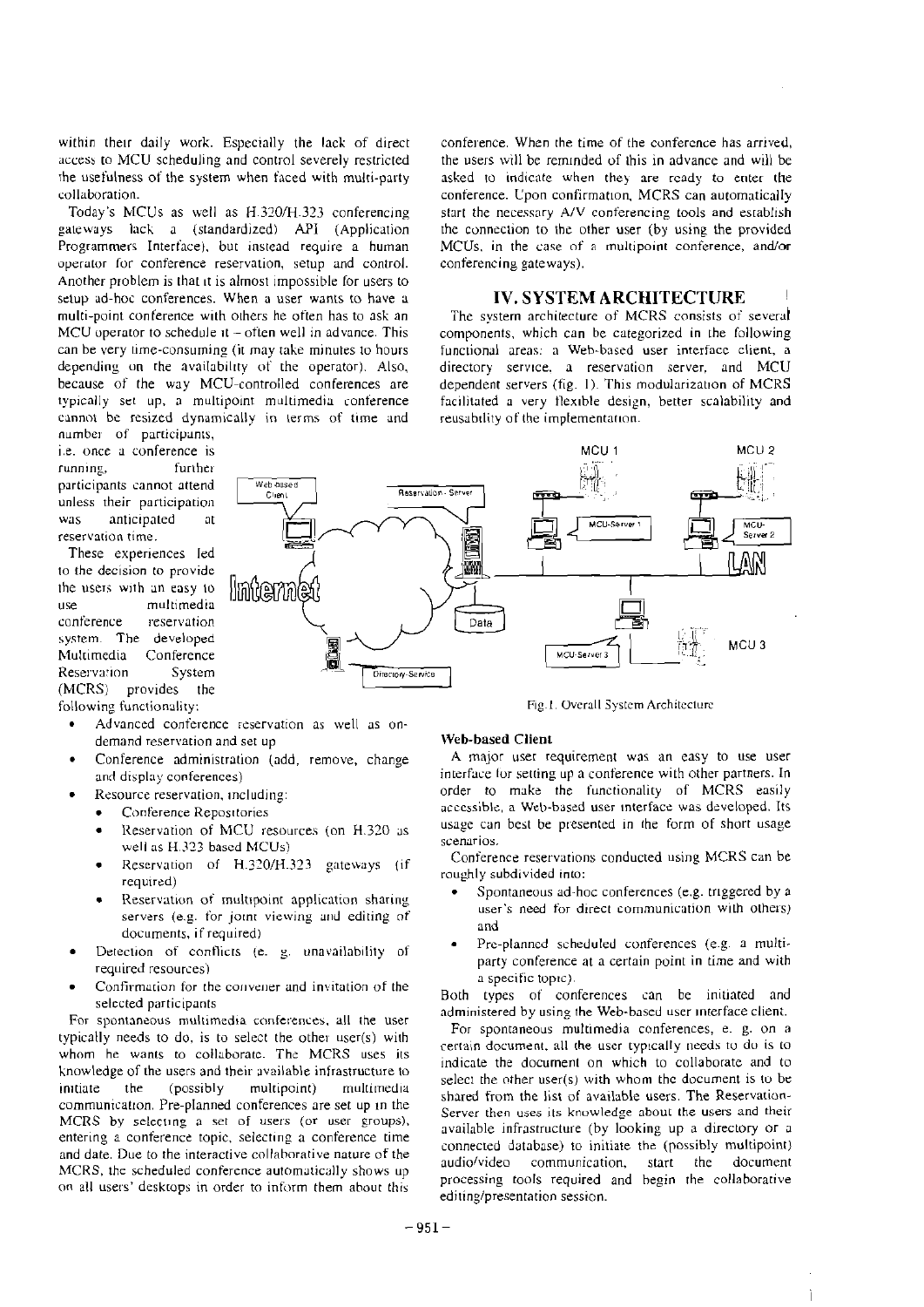

Fig.2. Web-based Client

Pre-planned conferences are characterized by a specific point in time at which the conference takes place, a conference topic and a set of documents which form the basis for the conference (e.g. the conference's agenda and documents which are to be presented in the conference). These conferences are set up by selecting a set of users (or user groups), entering a conference topic, selecting a conference time and date and creating a document repository, which will contain the conference's documents. Due to the interactive collaborative nature of MCRS. the scheduled conference automatically shows up on all users' Web-Browsers in order to inform them about this conference. When the time of the conference has arrived. the users will be reminded of this in advance and will be asked to indicate when they are ready to enter the conference. Upon confirmation, MCRS automatically Starts the **A/V** conferencing module, establishes the connection to the other user(s) (or to the MCU, in the case of a multipoint conference) and Opens the associated conference repository. The users can now conduct their conference, cooperatively present and edit documents found in the repository.

process, which automates the reservation and administration of conferences without the need for an Operator. It receives reservation requests from the Webclient and transmits them to one of the connected MCU's, depending on the type of a conference (e. g. audiographics, multimedia) and the required resources.

**Audiences. The software architecture of the Reservation-Server is** shown in fig. 3. The chosen software architecture makes it possible that conferences can be reserved and administrated by several users at the Same time. This assures a higher degree of availability of the reservation System and shorter response times.

> As already mentioned above, our conference reservation system is based on the Session Initiation Protocol (SIP), a protocol which enables the invitation of users to participate in multipoint multimedia conferencing sessions **[51.** This protocol has been designed initially for multipoint conferences over the Intemet using P-Multicast. Within ow system it is also being enhanced for H.320/H323 based conferences.

> But SIP is not suitable for all administrative purposes, which a multimedia conference reservation system should fulfill. For example, SIP does not offers direct support for listing conferences, which have already been reserved. Additionally changing existing conference reservations is also not supported by SIP. For this reason, we extended the SIP protocol correspondingly.

> The *SIP-Server* provides the interface to the Web-client. After it has received a reservation request, it stores them in an internal database via the *RMI-Interface* of the Reservation-Server. In principle the SP-Server would be able to carry out the reservation of the required resources by itself. However. the RMI interface offers the advantage, that a dedicated SIP-Server can be assigned to each connected Web-client, which provides **o** better de-coupling of the overall system and therefore shorter response times.

The *MCU-Registry* is used for the registration of the available MCU's. Such a registration of an MCU will

automatically be performed whenever the corresponding MCU-Server is started. During this registration process, the<br>Reservation-Server eats Reservation-Server information about the capabilities as well as the available resources of the respective MCU.

The *MCU-Scheduler*  performs the selection of a suitable MCU for a specific conference. For example. if the conference will be a pure H.320 conference, the MCU-Scheduler reserves the corresponding H.320 MCU. In the case of a mixed<br>H.320/H.323 conference it H.320M.323 conference it



**Fig.3. Software Architecture of the Reservation-Server reserves the necessary** 

resources both on a corresponding H.320 and an H.323 **Reservation Server**<br>The Reservation-Server forms the heart of our Before a reservation request will be transmitted to the Before a reservation request will be transmitted to the multimedia conference reservation system. It is the central respective MCU-Server, the MCU scheduler checks,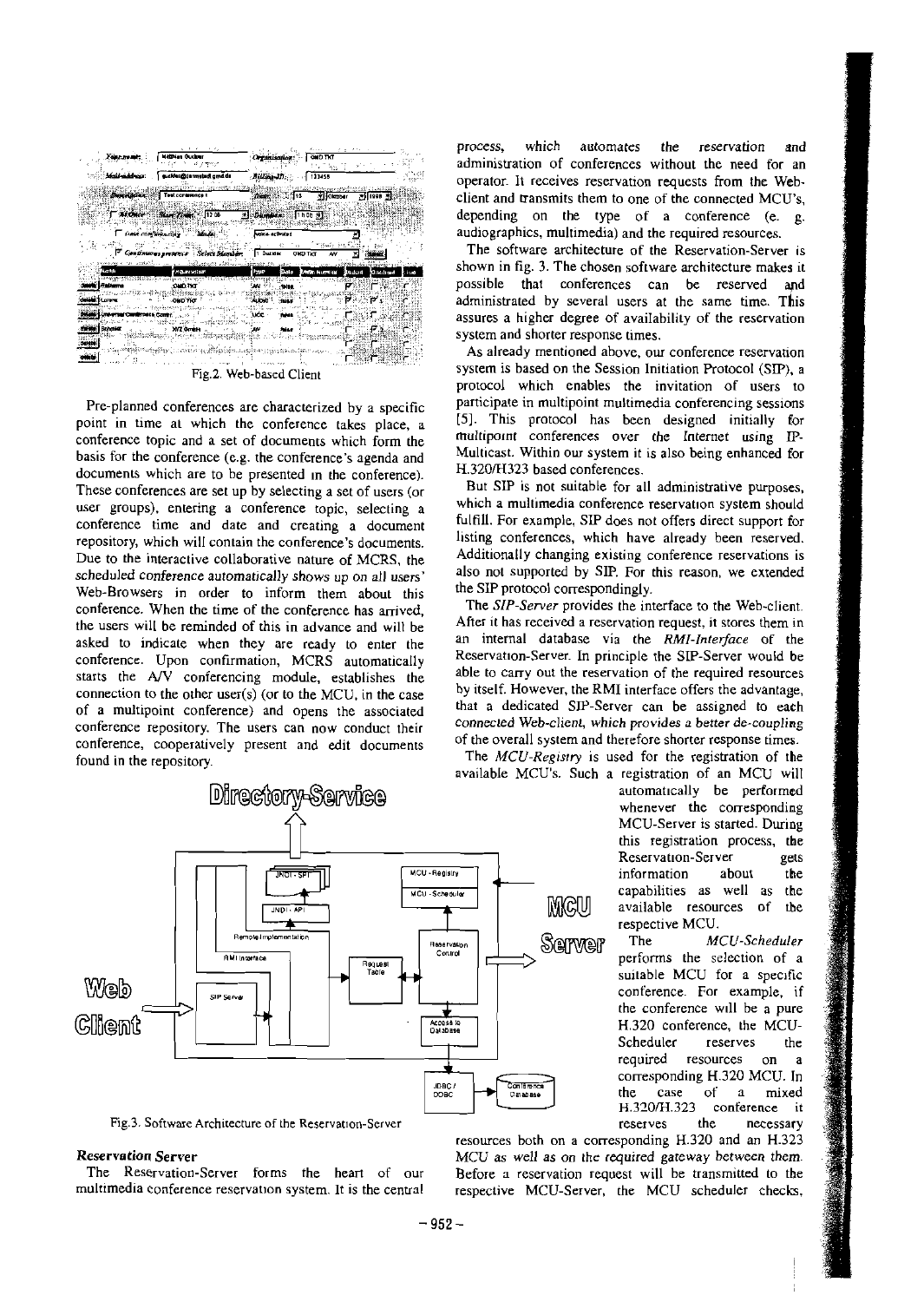whether the required resources are available on the corresponding MCU.

Directory services are integrated via the JNDI-API (JAVA Native Directory Interface - Applications Programmers Interface) and the JNDI-SPI (JAVA Native Directory Interface - Service Provider Interface). The JNDI-SPI iransforms queries from the JNDI-API into protocol specific queries for the corresponding directory service. Such a service provider interface is used for each corresponding directory service. A widespread directory access protocol is the LDAP protocol (Lightweight Directory Access Protocol) [7].

## Directory Service

At present most of the current available conference reservation systems provide onIy a static assignment between users and related conference sites. Nowadays it is getting more and morc important to Support people in a desk-sharing situation, mobile users and the usage of non predetermined rooms for team meetings. This means that predetentified fooths for team meetings. This means that<br>whenever one user wants to call another user, he currently<br>needs to know the corresponding city. Therefore we have a structure of the authors would like to thank the needs to know the corresponding site. Therefor we have the authors would like to thank the town and the process the effort they put into the integrated directory-based user location services. Within integrated directory-based user location services. Within linear valuable comments and the error iney put into the<br>MCPS user data can either be stored and retrieved from so development of the software described in this pap MCRS user data can either be stored and retrieved from so development of the software described in this paper,<br>called directory cervers (in our case we are uning the namely Matthias Guckler, Fritz Lorenz, and Daniel Tietze called directory servers (in our case we are using the Netscape Directory Server [81) by using LDAP (Lightweight Directory Access Protocol) or stored and<br>retrieved from conventional relational databases by using [1] E. Shaked: Intelligent MCU; available electronically retrieved from conventional relational databases by using ODBC (Open Database Connectivity). This provides a greater flexibility and allows the integration of already existing user directories.

## MCU-Server

The MCU-Server is a server process, which carries out a confcrence reservation on a particular MCU.

In order to be able to reserve conferences on a MCU the MCU server must register at start-up at the Reservation-Server. During this registration, the resources (e. g. number of the free slots. supported bandwidths, supported coding and compression techniques) available on the respective MCU are being transmitted to the Reservation-Server. The MCU Server maps the received conference reservation onto the MCU specific interfaces. The used MCU does provide an API. although it is not very convenient, which allows to control its operation. This API can be accessed by using asynchronous dialup connections, a native command set, and the so-called Operations Support Syslems lnterface (OSSI) protocol (61. running over **a** modern.

The developed conference reservation and management Technologies, October 1997.<br>Strugge provides an efficient way and simple means for [7] M. Wahl, T. Howes and S. Kille, Lightweight software provides an efficient way and simple means for [7] M. Wahl, T. Howes and S. Kille, Lightweight end-users to schedule and setup their multimedia Directory Access Protocol, RFC 2251, The Internet end-users to schedule and setup their multimedia Directory Access Protocol conferences. It automates the necessary steps required to Society, December 1997. conferences. It automates the necessary steps required to Society, December 1997.<br>
configure an MCU for a certain multipoint conference. [8] Netscape Directory SDK for Java, Netscape Inc., configure an MCU for a certain multipoint conference. [8] Netscape Islam [8] Configure an operator of an operator to setup. [998] Users do not longer need the help of an operator to setup or modify their multipoint conferences. The conference reservation System can be characterized by **its** high degree of flexibility and iis MCU independent architecture i. e. it can easily be setup on top of MCUs from different vendors.

An important aspect that will be examined in the further

development of MCRS is the use of security methods.

Like any other distributed system operating over open networks, our conference reservation system has the following security requirements:

- access control to prevent unauthorized access to the reservation system
- authentication to confirm the identities of the reserving users
- data confidentiality to protect data against bugging<br>
and to provide traffic flow<br>
confidentiality<br>
confidentiality<br>
confidentiality<br>
confidentiality<br>
confidentiality<br>
confidentiality<br>
confidentiality and to provide traffic flow<br>confidentiality
- 
- data integrity to protect data against loss and manipulation
- . non-repudiation to provide proof of origin (reservation requests) and delivery of data (reservations).

The basic building blocks meeting those requirements are encryption, authentication, certification and integrity.

from

http://www.internettelephony.com/archivel2.03.97/Fe atures/feature4.html, 1997.

- [2] D. Tietze, A. Bapat. R. Reinema: Document-Centric Groupware for Distributed Governmental Agencies; In: Proceedings of CaiSE98, Conference on Advanced Information Systems Engineering, Pisa. Italy, 1998.  $\mathbb{P} \mathfrak{P}$
- [31 ITU-T Recommendation H.320 Narrow-band visual telephone systems and terminal equipment; available electronically from http://www.itu.ch/itudoc/itu**rlrecihlh320-23397.html.** Geneva, 1996.
- ITU-T Recommendation H.323: Visual telephone systems and equipment for local area networks which provide a non-guaranteed quality of service. available electronically from http://www.itu.ch/itudoc/itu**t~reclhlh323-39297.html.** Geneva. 1996.
- M. Handley, H. Schulzrinne, E. Schooler, SIP Session Initiation Protocol, Internet Draft, IETF;<br>November 1997.  $\widehat{\mathsf{C}\mathsf{FC}}$  we are November 1997. **0-GC ...**<br> **1997. 1997. 1997. 1998. 1998. 1998. 1998. 1998. 1999. 1999. 1999. 1999. 1999. 1999. 1999. 1999. 1999. 1999. 1999. 1999. 1999. 1999. 1999. 1999. 19**
- **V. CONCLUSIONS** (MCU) Release 4.3 Documentation, Lucent conference reservation and management Technologies, October 1997.
	-
	-

 $\mathbf{i}$